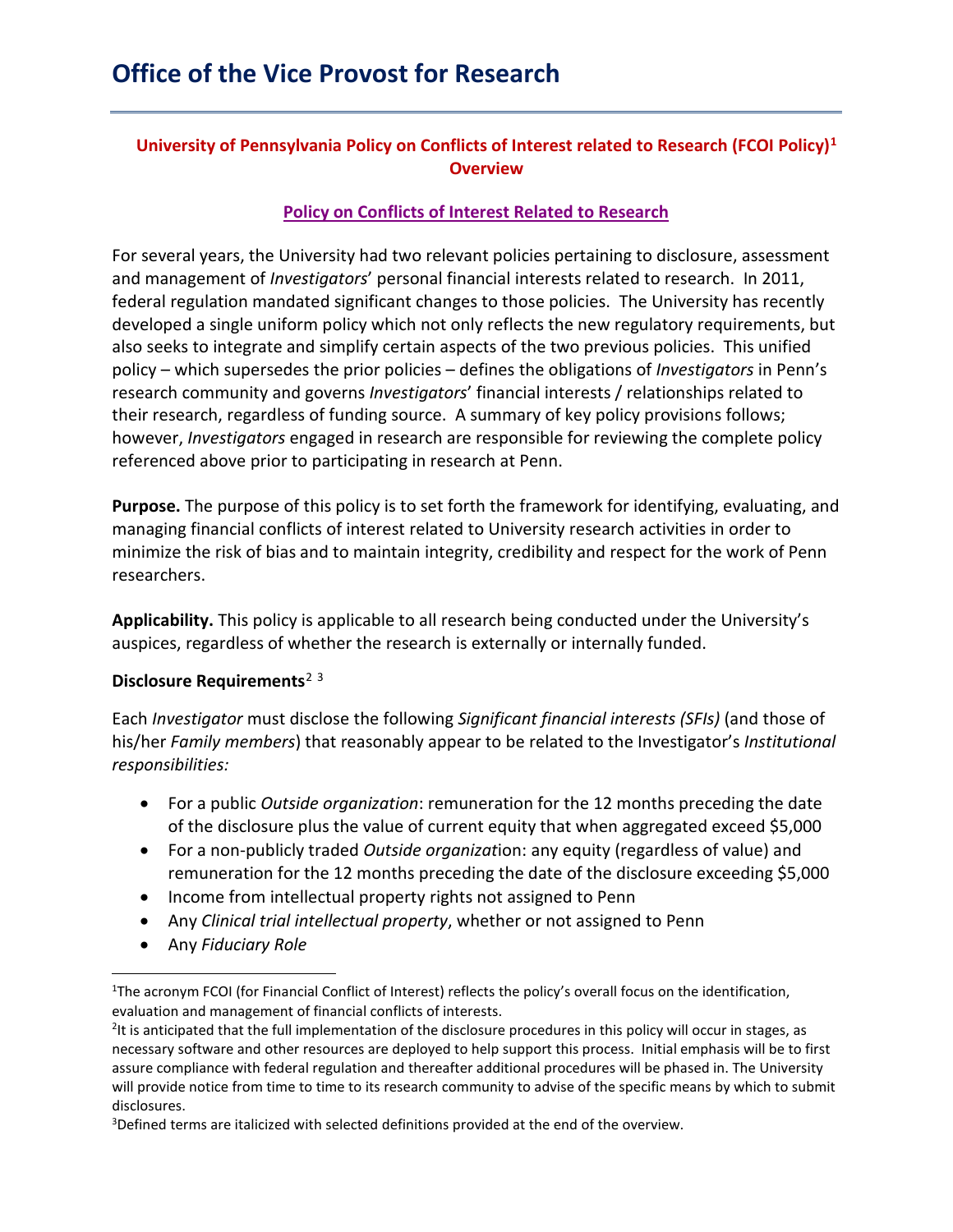*Investigators* must disclose their *SFIs* at the time of proposal submission, annually, when added as an *Investigator* to an ongoing Public Health Service (PHS) project, and prior to participation in any PHS-funded research. *Investigators* are also required to timely update (within 30 days) their disclosures in the event of acquiring new *SFIs* or changes in their previously reported *SFIs*.

*Investigators* participating in research funded by the PHS must also disclose travel reimbursed or paid on the *Investigator's* behalf within the most recent 12 months, other than by an *Excluded Pay*er.

A *financial interest* is related to an *Investigator's Institutional responsibilities* if, for example, it arises from extramural activities that derive from the *Investigator*'s professional standing or are within that *Investigator*'s expertise in his or her professional field(s) of discipline, such as consulting, serving on a scientific advisory board, providing continuing professional education services, or serving as an expert witness for an *Outside organization* that, to the best of the *Investigator*'s knowledge, conducts or seeks to conduct business related to the *Investigator*'s field of discipline. In addition, equity in, or serving in a fiduciary role for, an *Outside organization* that, to the best of the *Investigator*'s knowledge, conducts or seeks to conduct business related to the *Investigator*'s field of discipline, is related to the *Investigator's Institutional responsibilities*.

**Assessment of Disclosures.** Each School will appoint an FCOI Office / Officer to review *SFI*  disclosures and the *Investigator's* assessment of the relationship of the *SFIs* to the *Investigator's* research to determine which *SFI*s (if any) are related to the research. A determination of relatedness will be made based on the *Investigator's* assessment and/or on other facts deemed relevant by the School. If the School determines that one or more disclosed *SFI*s or travel relates to the research, the School shall direct the *Investigator* to submit information regarding those related *SFI*s to the University's Office of the Vice Provost for Research (OVPR) using such means of disclosure as prescribed by the OVPR (presently, the Financial Interest Disclosure Electronic System or FIDES).

For additional information, see *[FCOI Disclosures in FIDES](https://research.upenn.edu/wp-content/uploads/FCOI_Disclosure_In_FIDES-5-28-19.pdf)* and *[Special Disclosure Process for PHS](https://research.upenn.edu/wp-content/uploads/Disclosure_Guidance_for_PHS-FITS-5-28-19.pdf)[funded Projects](http://www.upenn.edu/research/pdf/phs_disclosure.pdf)*

**Determination of a Financial Conflict of Interest (FCOI).** A *Financial Conflict of Interest* (*FCOI)* is an *SFI* that could directly and significantly affect the design, conduct, or reporting of the research. The University may utilize several forms of review to reasonably determine whether an *SFI* related to the research is an *FCOI,* including review by the Conflict of Interest Standing Committee (CISC), depending on the nature and value of the disclosed financial interests, as well as other factors.

**Management of FCOIs, including FCOIs Involving Clinical Trials.** An *SFI* found to constitute an *FCOI* may be subject to a management plan as a condition to the *Investigator's* participation in the research. The determination of whether an *FCOI* is manageable, including an *FCOI* involving a *Clinical Trial*, should take into account relevant factors, including but not limited to, the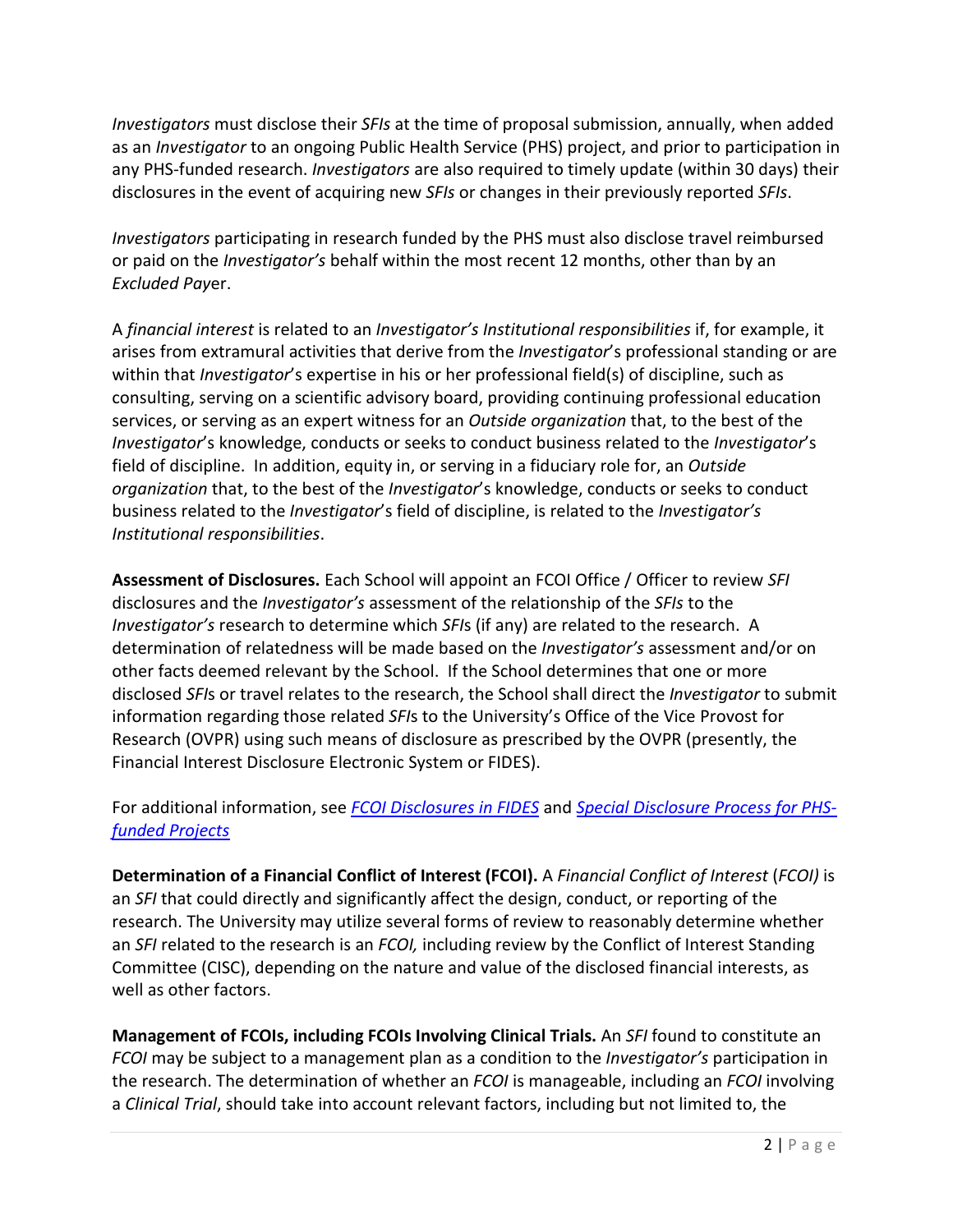uniqueness of the *Investigator*'s position with respect to the study, the nature and design of the research and the magnitude and nature of the *financial interest.* With respect to *Clinical Trials*, other relevant factors include the degree of risk to human subjects, the role of the *Investigator* in the study, the study's design, and the degree of the *Investigator's* influence upon the recruitment/ enrollment of subjects and/or the results of the study.

**Training.** *Investigators* must receive training from the University related to research-related *FCOI* prior to engaging in research at the University and at least every four years thereafter.

**Requests from the Public Regarding FCOI Information.** To the extent required by law (e.g., PHS regulations) or otherwise by the terms and conditions of a research award, in response to a written request for information related to *FCOIs* held by *senior/key personnel* of the particular research project specified in the request, the University will provide required information to the requestor.

**Other Policy Provisions.** In addition to the foregoing, the FCOI Policy includes other provisions as required by law, research sponsors and/or the University. These include FCOI disclosure and reporting requirements for sub-awards, the reporting of FCOIs to research sponsors (e.g., PHS agencies), as well as provisions to address noncompliance with the FCOI Policy.

## **Selected Definitions**

*Clinical trial* shall have the same meaning as prescribed from time to time by the World Health Organization.

*Clinical trial intellectual property* means an *Investigator*'s interest in intellectual property that is the subject of a copyright, issued patent, or a patent application (regardless of whether the intellectual property has been patented, licensed, or assigned to the University) if such intellectual property is being tested, evaluated, or developed in, or if its commercial value could be affected by, the *Clinical trial* in which the *Investigator* is engaged or proposes to engage*.* 

*Excluded payer* means a Federal, state, or local government agency, a United States institution of higher education, an academic teaching hospital, a medical center, or a research institute that is affiliated with an institution of higher education. By way of example, Children's Hospital of Philadelphia, the Philadelphia Veterans Affairs Medical Center, the Howard Hughes Medical Institute, and Wistar Institute are *Excluded payers*.

*Family member* means an *Investigator*'s spouse or dependent child. From to time, the *Institutional official* may amend the definition of *Family member* and notify the University research community prior to the effective date of such change.

*Fiduciary role* means membership on the governing board of an entity, including service on its board of directors, or having a position of authority or responsibility to act in the best interest of the entity, including being an officer, manager, partner, or limited liability company member with management responsibility.